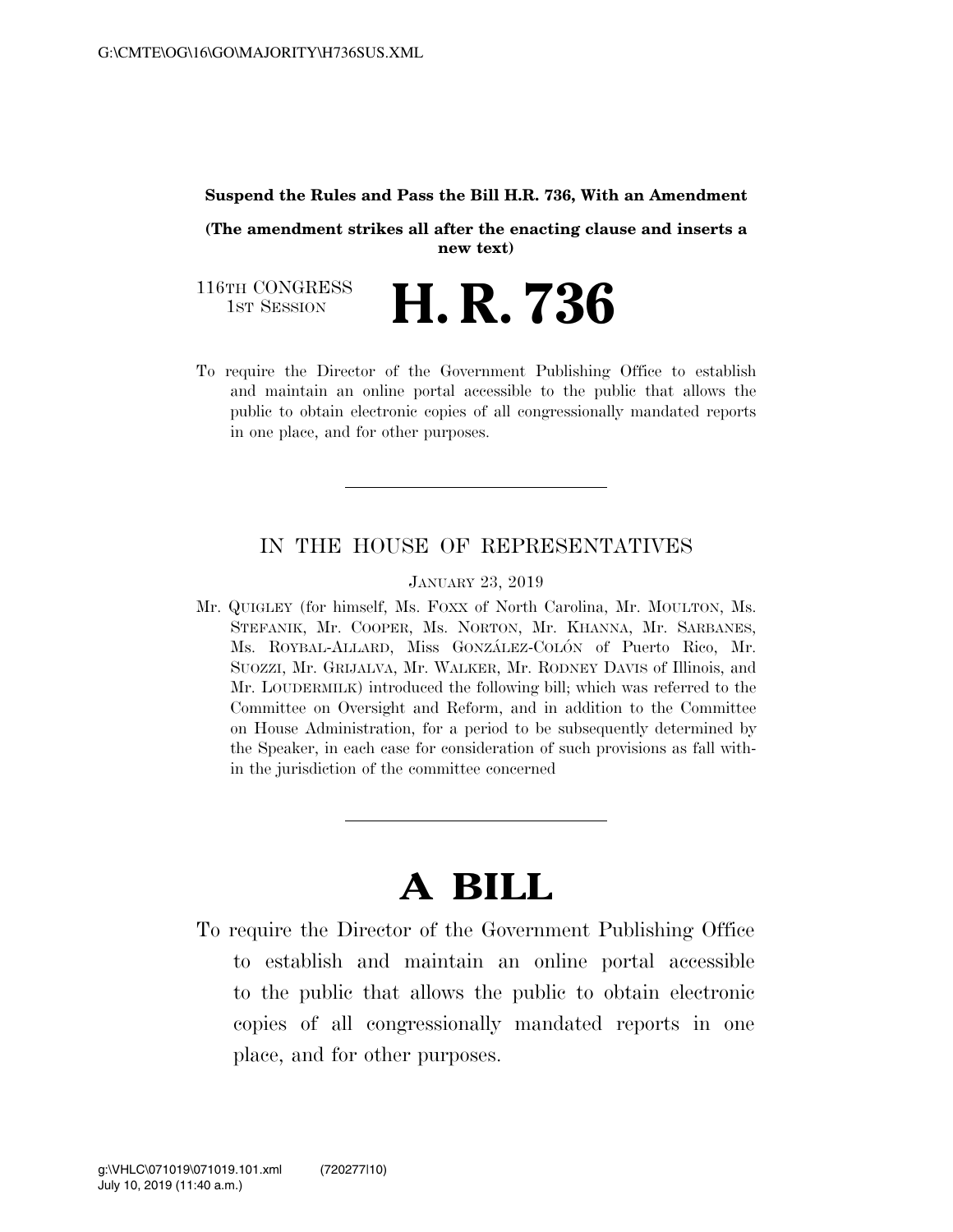| $\mathbf{1}$ | Be it enacted by the Senate and House of Representa-         |
|--------------|--------------------------------------------------------------|
| 2            | tives of the United States of America in Congress assembled, |
| 3            | <b>SECTION 1. SHORT TITLE.</b>                               |
| 4            | This Act may be cited as the "Access to Congression-         |
| 5            | ally Mandated Reports Act".                                  |
| 6            | SEC. 2. DEFINITIONS.                                         |
| 7            | In this Act:                                                 |
| 8            | (1) CONGRESSIONALLY MANDATED REPORT.-                        |
| 9            | The term "congressionally mandated report"—                  |
| 10           | (A) means a report that is required by                       |
| 11           | statute to be submitted to either House of Con-              |
| 12           | gress or any committee of Congress or sub-                   |
| 13           | committee thereof; and                                       |
| 14           | (B) does not include a report required                       |
| 15           | under part B of subtitle II of title 36, United              |
| 16           | States Code.                                                 |
| 17           | (2) DIRECTOR.—The term "Director" means                      |
| 18           | the Director of the Government Publishing Office.            |
| 19           | FEDERAL AGENCY.—The term "Federal<br>(3)                     |
| 20           | agency" has the meaning given that term under sec-           |
| 21           | tion 102 of title 40, United States Code, but does           |
| <u>22</u>    | not include the Government Accountability Office.            |
| 23           | (4) OPEN FORMAT.—The term "open format"                      |
| 24           | means a file format for storing digital data based on        |
| 25           | an underlying open standard that—                            |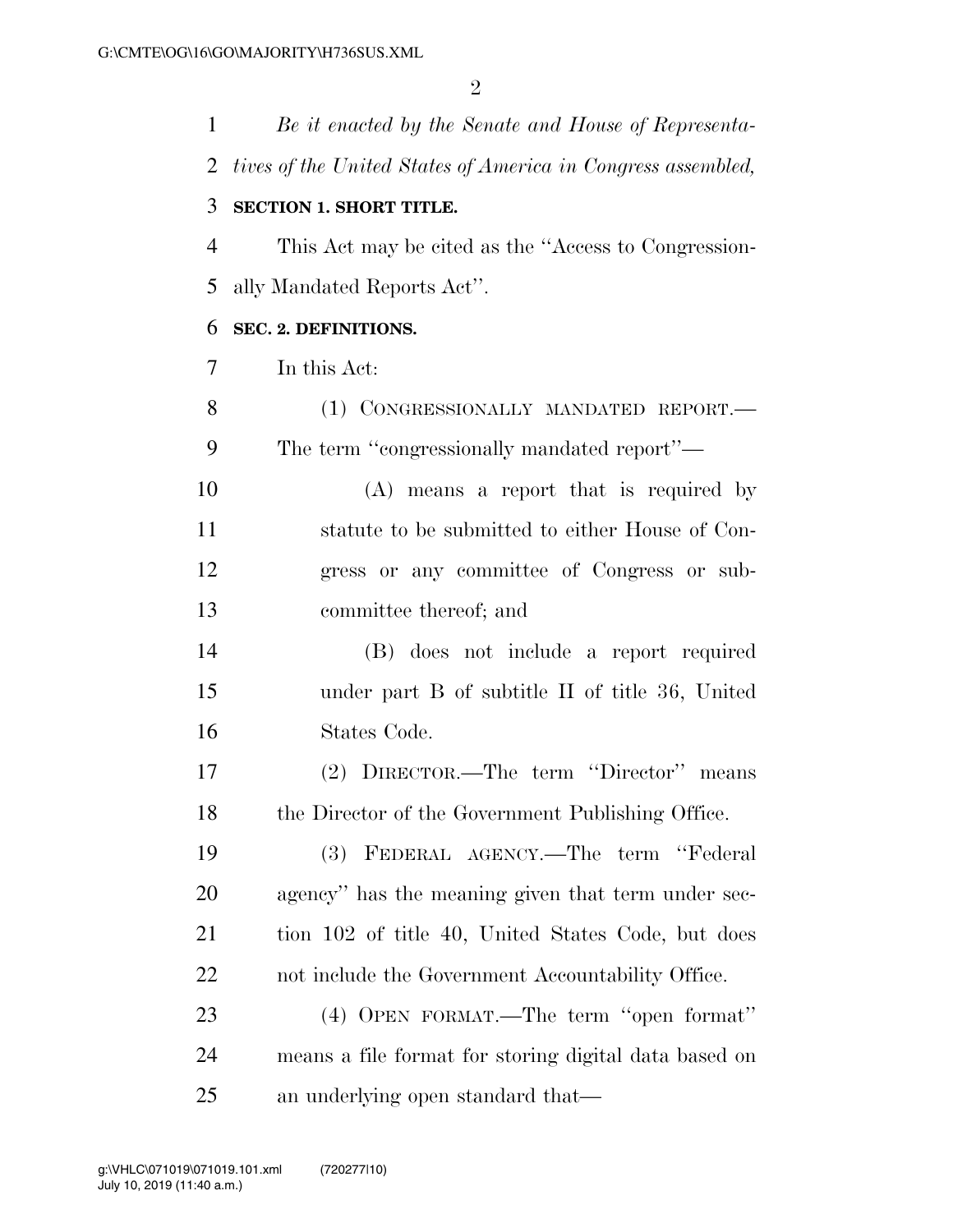| $\mathbf{1}$   | $(A)$ is not encumbered by any restrictions            |
|----------------|--------------------------------------------------------|
| $\overline{2}$ | that would impede reuse; and                           |
| 3              | (B) is based on an underlying open data                |
| 4              | standard that is maintained by a standards or-         |
| 5              | ganization.                                            |
| 6              | (5) REPORTS ONLINE PORTAL.—The term "re-               |
| 7              | ports online portal" means the online portal estab-    |
| 8              | lished under section $(3)(a)$ .                        |
| 9              | SEC. 3. ESTABLISHMENT OF ONLINE PORTAL FOR CON-        |
| 10             | <b>GRESSIONALLY MANDATED REPORTS.</b>                  |
| 11             | REQUIREMENT TO ESTABLISH ONLINE POR-<br>(a)            |
| 12             | TAL.                                                   |
| 13             | $(1)$ IN GENERAL.—Not later than 1 year after          |
| 14             | the date of enactment of this Act, the Director shall  |
| 15             | establish and maintain an online portal accessible by  |
| 16             | the public that allows the public to obtain electronic |
| 17             | copies of all congressionally mandated reports in one  |
| 18             | place. The Director may publish other reports on the   |
| 19             | online portal.                                         |
| 20             | (2) EXISTING FUNCTIONALITY.—To the extent              |
| 21             | possible, the Director shall meet the requirements     |
| 22             | under paragraph (1) by using existing online portals   |
| 23             | and functionality under the authority of the Direc-    |
| 24             | tor.                                                   |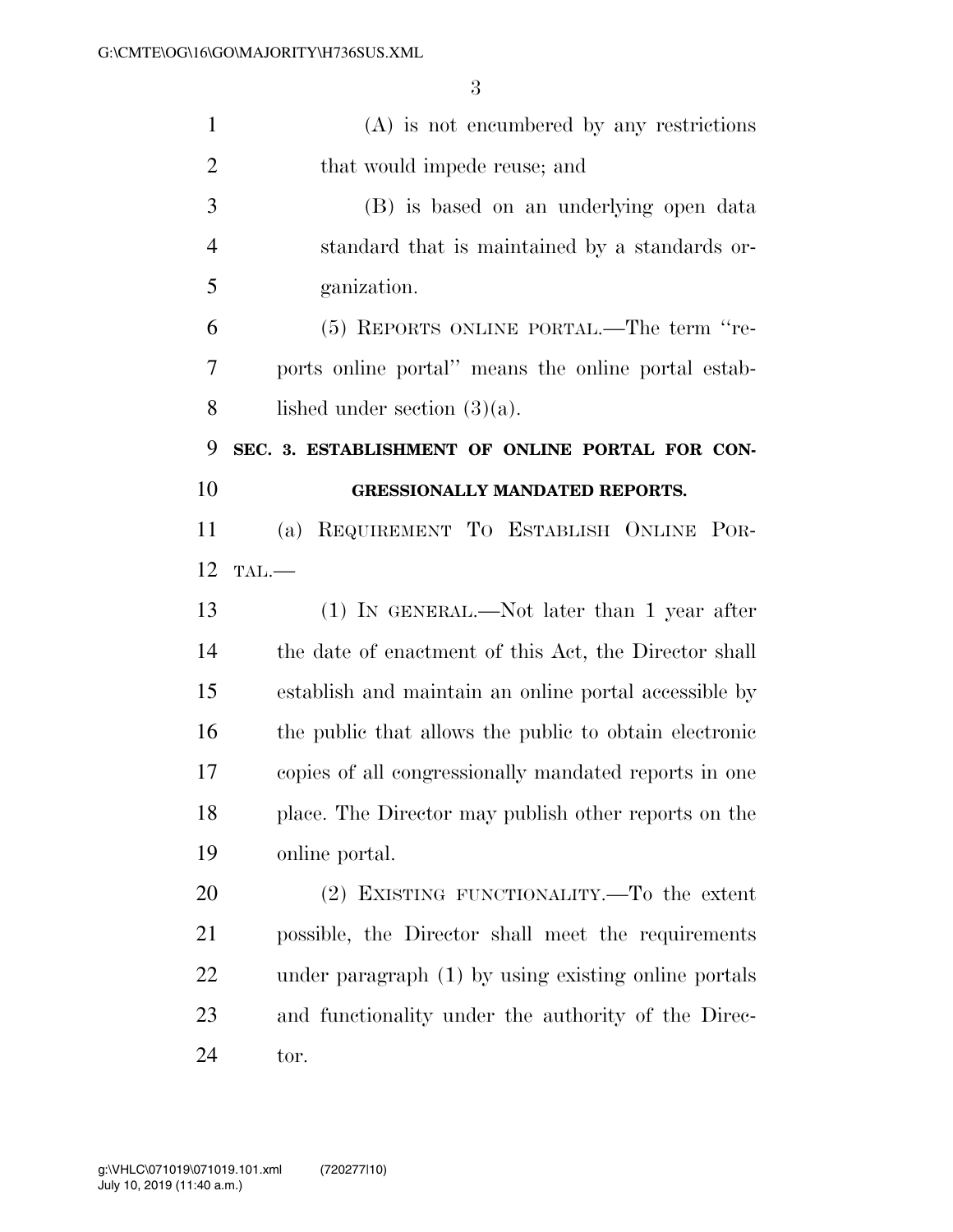| $\mathbf{1}$   | (3) CONSULTATION.—In carrying out this Act,             |
|----------------|---------------------------------------------------------|
| $\overline{2}$ | the Director shall consult with the Clerk of the        |
| 3              | House of Representatives, the Secretary of the Sen-     |
| $\overline{4}$ | ate, and the Librarian of Congress regarding the re-    |
| 5              | quirements for and maintenance of congressionally       |
| 6              | mandated reports on the reports online portal.          |
| 7              | (b) CONTENT AND FUNCTION.—The Director shall            |
| 8              | ensure that the reports online portal includes the fol- |
| 9              | lowing:                                                 |
| 10             | $(1)$ Subject to subsection $(e)$ , with respect to     |
| 11             | each congressionally mandated report, each of the       |
| 12             | following:                                              |
| 13             | $(A)$ A citation to the statute requiring the           |
| 14             | report.                                                 |
| 15             | (B) An electronic copy of the report, in-               |
| 16             | cluding any transmittal letter associated with          |
| 17             | the report, in an open format that is platform          |
| 18             | independent and that is available to the public         |
| 19             | without restrictions, including restrictions that       |
| 20             | would impede the re-use of the information in           |
| 21             | the report.                                             |
| 22             | (C) The ability to retrieve a report, to the            |
| 23             | extent practicable, through searches based on           |
| 24             | each, and any combination, of the following:            |
| 25             | (i) The title of the report.                            |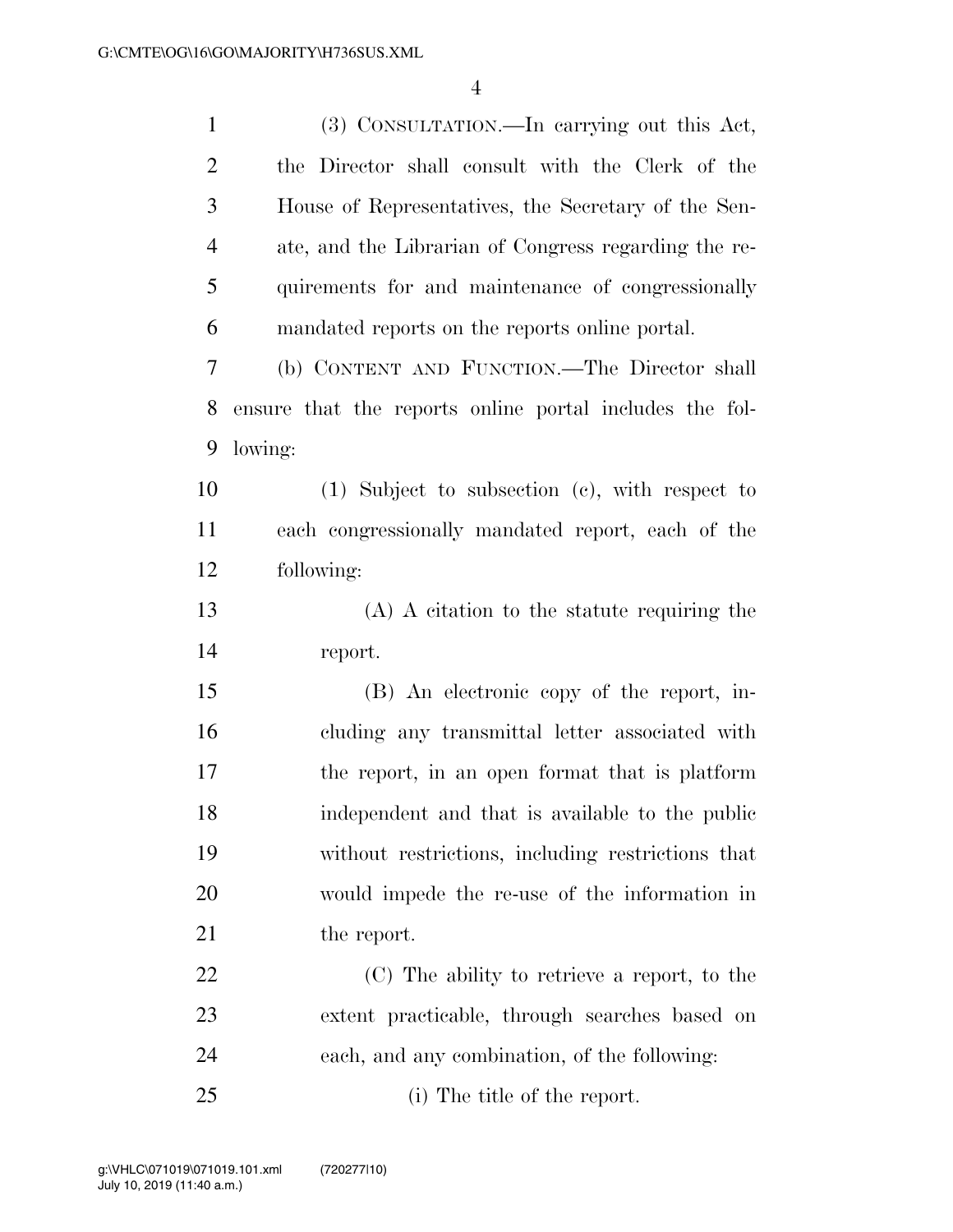| $\mathbf{1}$   | (ii) The reporting Federal agency.              |
|----------------|-------------------------------------------------|
| $\overline{2}$ | (iii) The date of publication.                  |
| 3              | (iv) Each congressional committee or            |
| $\overline{4}$ | subcommittee receiving the report, if appli-    |
| 5              | cable.                                          |
| 6              | (v) The statute requiring the report.           |
| 7              | (vi) Subject tags.                              |
| 8              | (vii) A unique alphanumeric identifier          |
| 9              | for the report that is consistent across re-    |
| 10             | port editions.                                  |
| 11             | (viii) The serial number,<br>Super-             |
| 12             | intendent of Documents number, or other         |
| 13             | identification number for the report, if ap-    |
| 14             | plicable.                                       |
| 15             | (ix) Key words.                                 |
| 16             | (x) Full text search.                           |
| 17             | (xi) Any other relevant information             |
| 18             | specified by the Director.                      |
| 19             | (D) The date on which the report was re-        |
| 20             | quired to be submitted, and on which the report |
| 21             | was submitted, to the reports online portal.    |
| 22             | (E) To the extent practicable, a permanent      |
| 23             | means of accessing the report electronically.   |
| 24             | (2) A means for bulk download of all congres-   |
| 25             | sionally mandated reports.                      |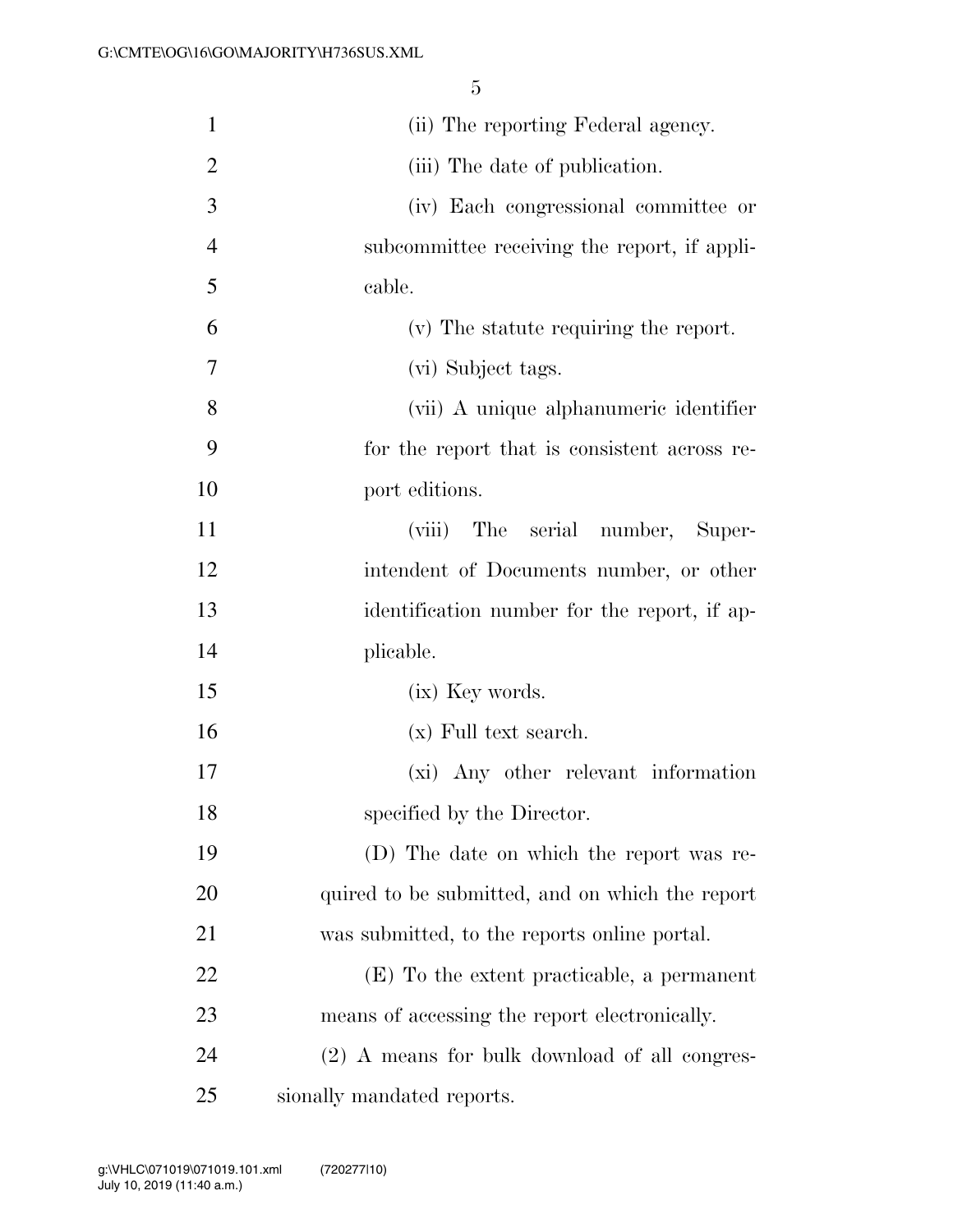| $\mathbf{1}$   | (3) A means for downloading individual reports        |
|----------------|-------------------------------------------------------|
| $\overline{2}$ | as the result of a search.                            |
| 3              | (4) An electronic means for the head of each          |
| $\overline{4}$ | Federal agency to submit to the reports online por-   |
| 5              | tal each congressionally mandated report of the       |
| 6              | agency, as required by section 4.                     |
| 7              | $(5)$ In tabular form, a list of all congressionally  |
| 8              | mandated reports that can be searched, sorted, and    |
| 9              | downloaded by—                                        |
| 10             | (A) reports submitted within the required             |
| 11             | time;                                                 |
| 12             | (B) reports submitted after the date on               |
| 13             | which such reports were required to be sub-           |
| 14             | mitted; and                                           |
| 15             | (C) reports not submitted.                            |
| 16             | (c) NONCOMPLIANCE BY FEDERAL AGENCIES.—               |
| 17             | (1) REPORTS NOT SUBMITTED. If a Federal               |
| 18             | agency does not submit a congressionally mandated     |
| 19             | report to the Director, the Director shall to the ex- |
| 20             | tent practicable—                                     |
| 21             | $(A)$ include on the reports online portal—           |
| 22             | the information required under<br>(i)                 |
| 23             | clauses (i), (ii), (iv), and (v) of subsection        |
| 24             | $(b)(1)(C)$ ; and                                     |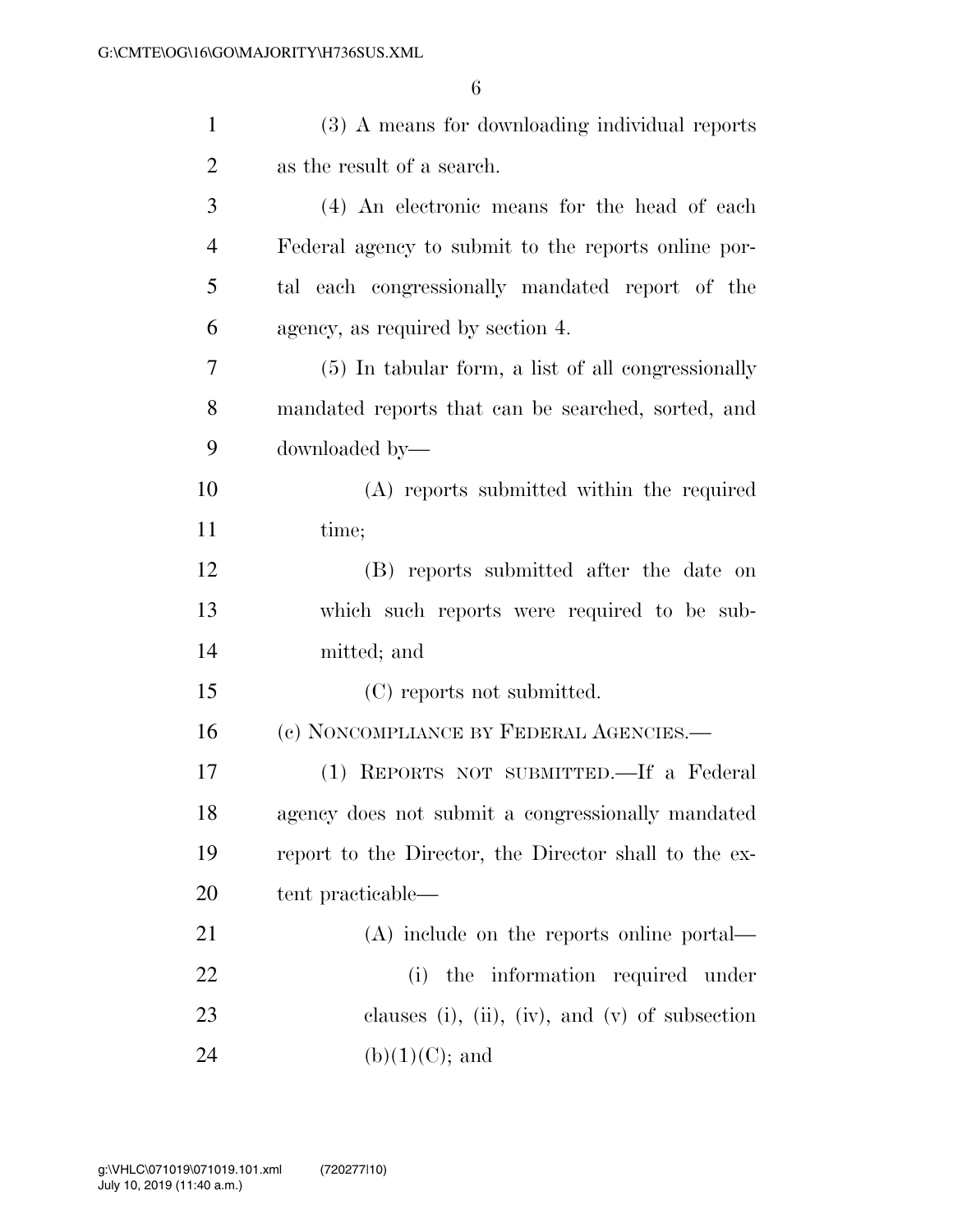| $\mathbf{1}$   | (ii) the date on which the report was                       |
|----------------|-------------------------------------------------------------|
| $\overline{2}$ | required to be submitted; and                               |
| 3              | (B) include the congressionally mandated                    |
| 4              | report on the list described in subsection                  |
| 5              | (b)(5)(C).                                                  |
| 6              | (2) REPORTS NOT IN OPEN FORMAT.—If a Fed-                   |
| $\overline{7}$ | eral agency submits a congressionally mandated re-          |
| 8              | port that is not in an open format, the Director shall      |
| 9              | include the congressionally mandated report in an-          |
| 10             | other format on the reports online portal.                  |
| 11             | (d) DEADLINE.—The Director shall ensure that in-            |
| 12             | formation required to be published on the online portal     |
| 13             | under this Act with respect to a congressionally mandated   |
| 14             | report or information required under subsection (c) is pub- |
| 15             | lished—                                                     |
| 16             | $(1)$ not later than 30 calendar days after the in-         |
| 17             | formation is received from the Federal agency in-           |
| 18             | volved; or                                                  |
| 19             | $(2)$ in the case of information required under             |
| <b>20</b>      | subsection (c), not later than 30 calendar days after       |
| 21             | the deadline under this Act for the Federal agency          |
| 22             | involved to submit information with respect to the          |
| 23             | congressionally mandated report involved.                   |
| 24             | (e) EXCEPTION FOR CERTAIN REPORTS.—                         |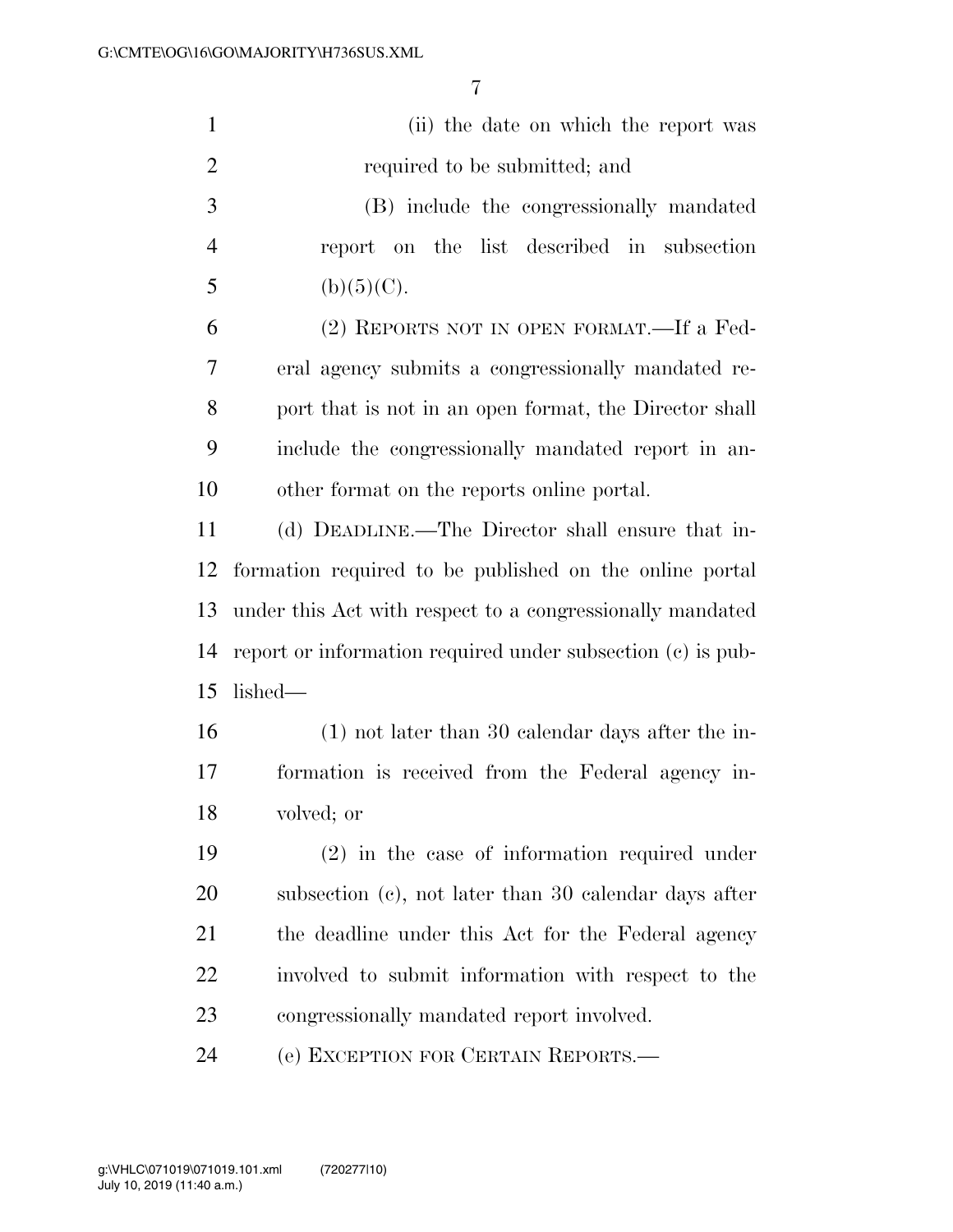(1) EXCEPTION DESCRIBED.—A congressionally mandated report which is required by statute to be submitted to a committee of Congress or a sub- committee thereof, including any transmittal letter associated with the report, shall not be submitted to or published on the reports online portal if the chair of a committee or subcommittee to which the report is submitted notifies the Director in writing that the report is to be withheld from submission and publi- cation under this Act. (2) NOTICE ON PORTAL.—If a report is with- held from submission to or publication on the re- ports online portal under paragraph (1), the Direc- tor shall post on the portal— (A) a statement that the report is withheld 16 at the request of a committee or subcommittee involved; and (B) the written notification specified in paragraph (1). (f) FREE ACCESS.—The Director may not charge a fee, require registration, or impose any other limitation in exchange for access to the reports online portal. (g) UPGRADE CAPABILITY.—The reports online por- tal shall be enhanced and updated as necessary to carry out the purposes of this Act.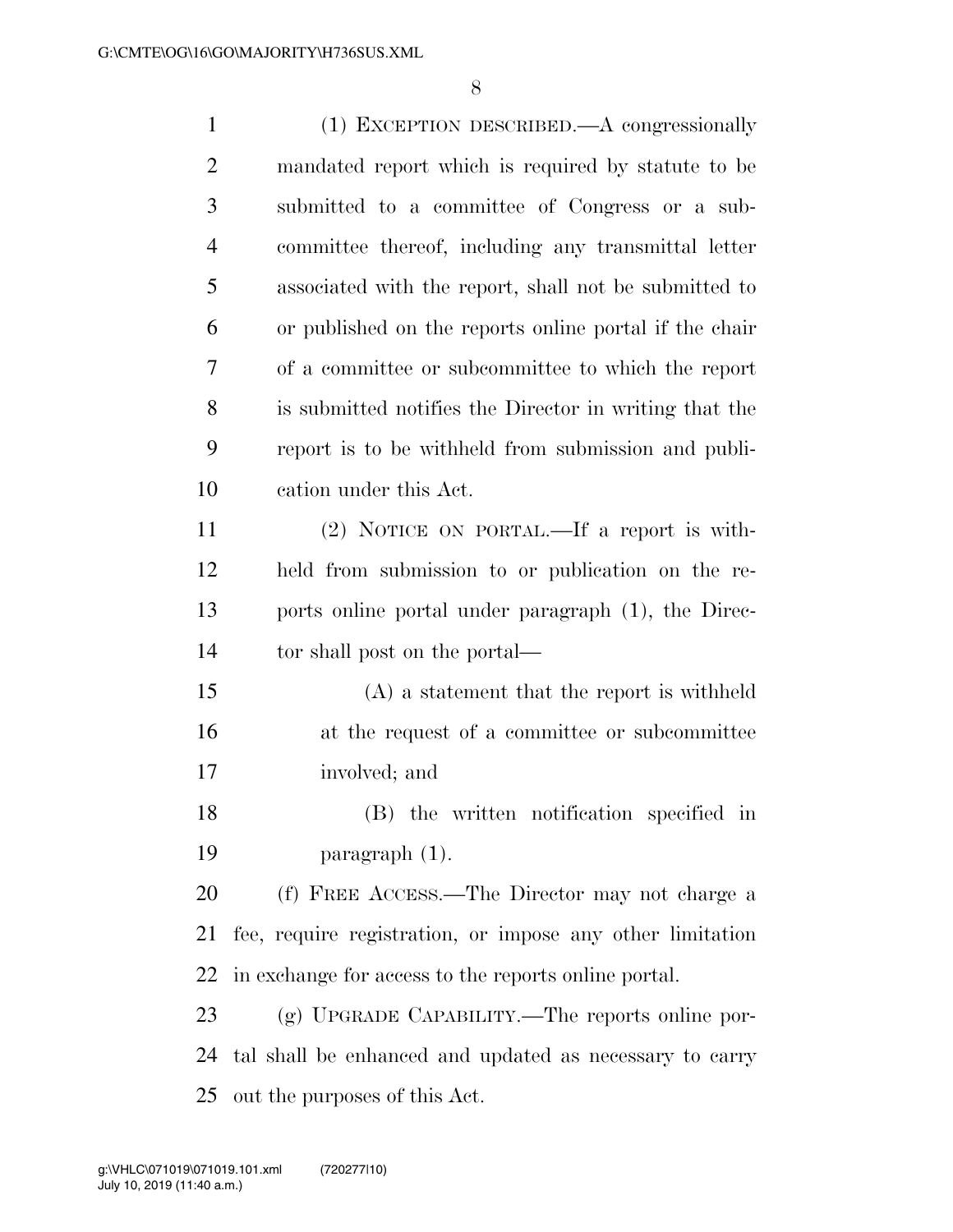#### **SEC. 4. FEDERAL AGENCY RESPONSIBILITIES.**

 (a) SUBMISSION OF ELECTRONIC COPIES OF RE- PORTS.—Not earlier than 30 calendar days or later than 45 calendar days after the date on which a congressionally mandated report is submitted to either House of Congress or to any committee of Congress or subcommittee thereof, the head of the Federal agency submitting the congres- sionally mandated report shall submit to the Director the information required under subparagraphs (A) through 10 (D) of section  $3(b)(1)$  with respect to the congressionally mandated report. Nothing in this Act shall relieve a Fed- eral agency of any other requirement to publish the con- gressionally mandated report on the online portal of the Federal agency or otherwise submit the congressionally mandated report to Congress or specific committees of Congress, or subcommittees thereof.

 (b) GUIDANCE.—Not later than 240 calendar days after the date of enactment of this Act, the Director of the Office of Management and Budget, in consultation with the Director, shall issue guidance to agencies on the implementation of this Act.

 (c) STRUCTURE OF SUBMITTED REPORT DATA.— The head of each Federal agency shall ensure that each congressionally mandated report submitted to the Director complies with the open format criteria established by the Director in the guidance issued under subsection (b).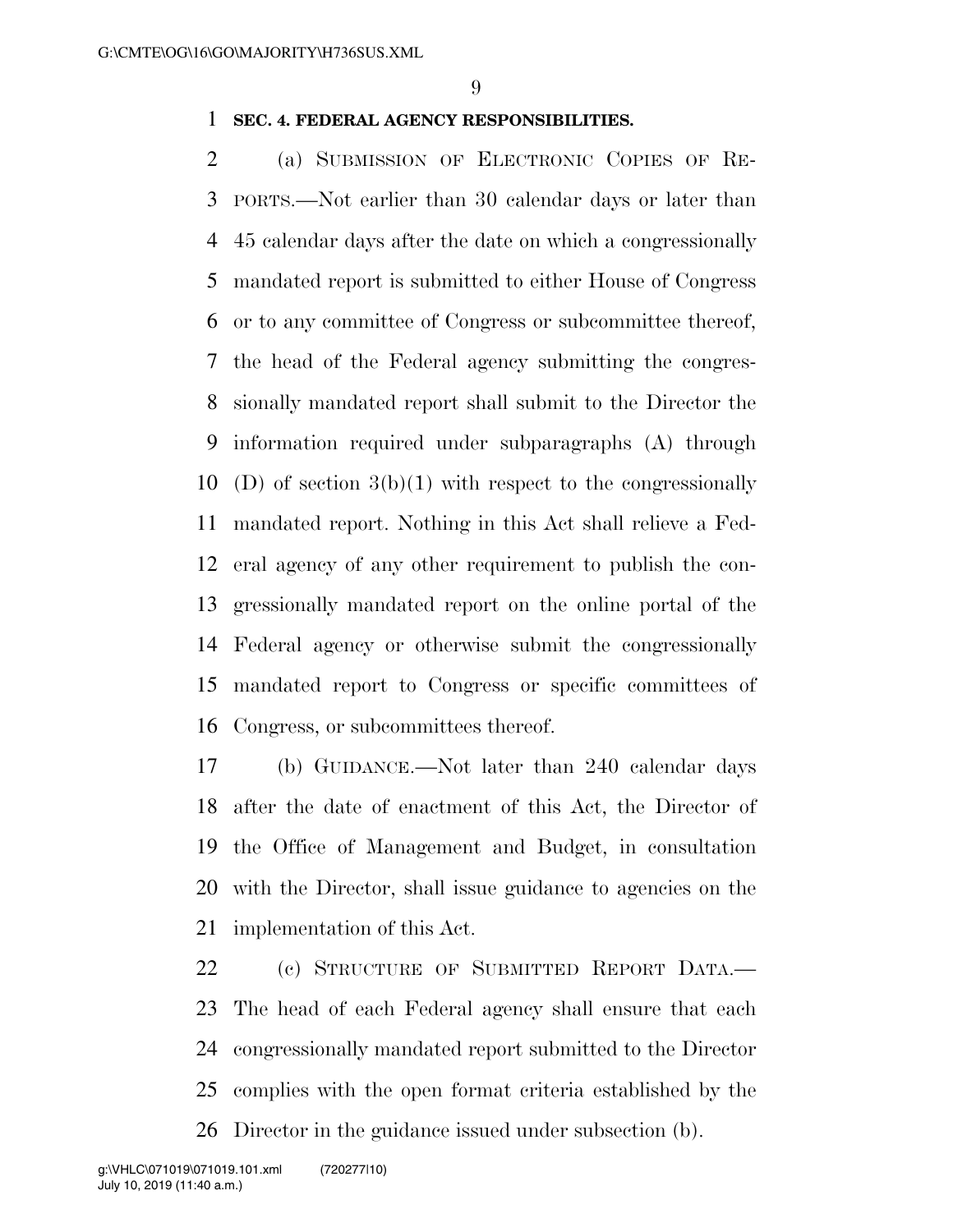(d) POINT OF CONTACT.—The head of each Federal agency shall designate a point of contact for congression-ally mandated reports.

#### **SEC. 5. CHANGING OR REMOVING REPORTS.**

 (a) LIMITATION ON AUTHORITY TO CHANGE OR RE- MOVE REPORTS.—Except as provided in subsection (b), the head of the Federal agency concerned may change or remove a congressionally mandated report submitted to be published on the reports online portal only if—

 (1) the head of the Federal agency consults with each committee of Congress or subcommittee thereof to which the report is required to be sub- mitted (or, in the case of a report which is not re-14 quired to be submitted to a particular committee of Congress or subcommittee thereof, to each com- mittee with jurisdiction over the agency, as deter- mined by the head of the agency in consultation with the Speaker of the House of Representatives and the President pro tempore of the Senate) prior to chang-ing or removing the report; and

 (2) a joint resolution is enacted to authorize the change in or removal of the report.

 (b) EXCEPTIONS.—Notwithstanding subsection (a), the head of the Federal agency concerned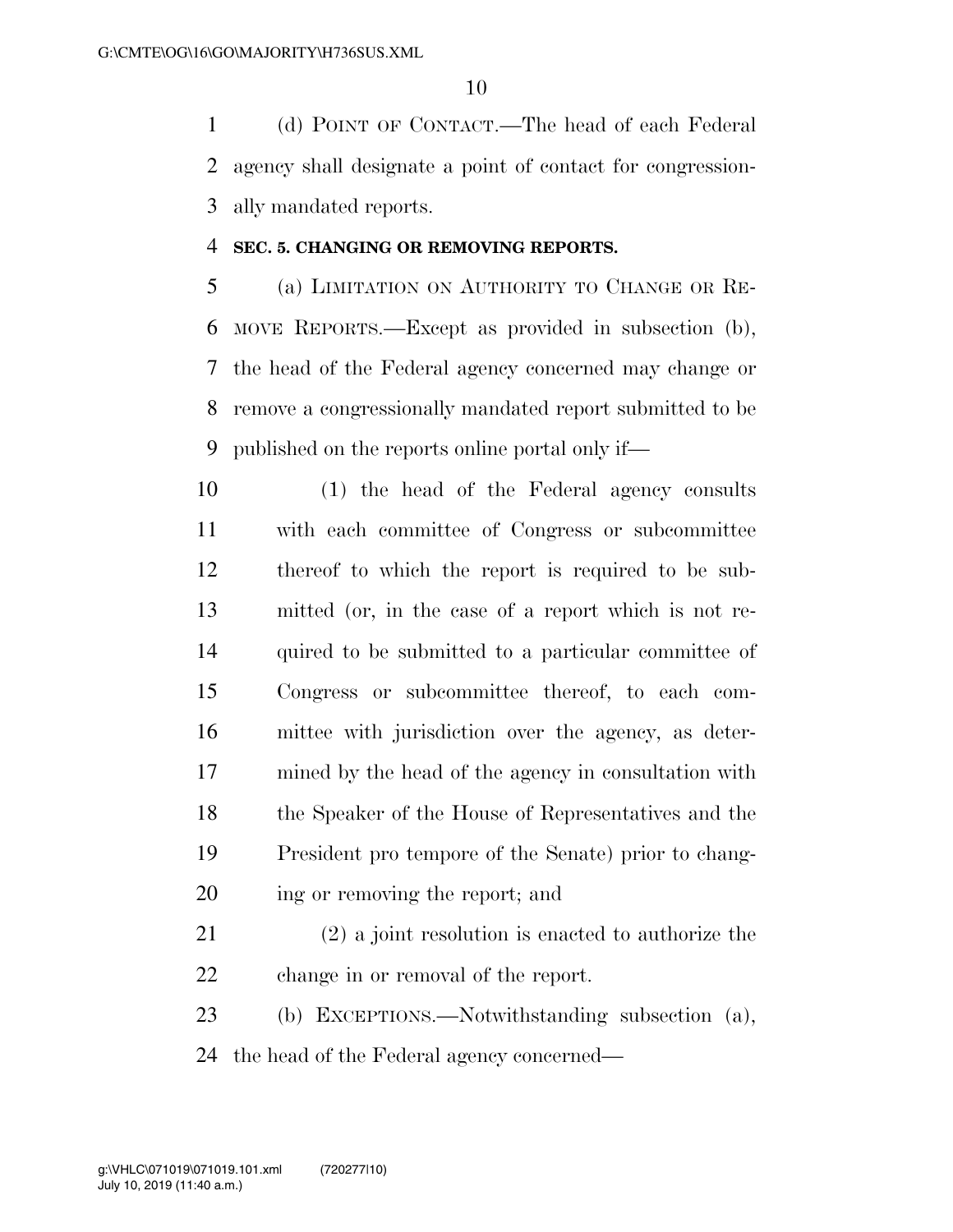(1) may make technical changes to a report submitted to or published on the online portal; and (2) may remove a report from the online portal if the report was submitted to or published on the online portal in error.

## **SEC. 6. RELATIONSHIP TO THE FREEDOM OF INFORMA-TION ACT.**

 (a) IN GENERAL.—Nothing in this Act shall be con-strued to—

 (1) require the disclosure of information, records, or reports that are exempt from public dis- closure under section 552 of title 5, United States Code; or

 (2) impose any affirmative duty on the Director to review congressionally mandated reports sub- mitted for publication to the reports online portal for the purpose of identifying and redacting such in-formation or records.

 (b) REDACTION OF INFORMATION.—The head of a Federal agency may redact information required to be dis- closed under this Act if the information would be properly withheld from disclosure under section 552 of title 5, United States Code, and shall—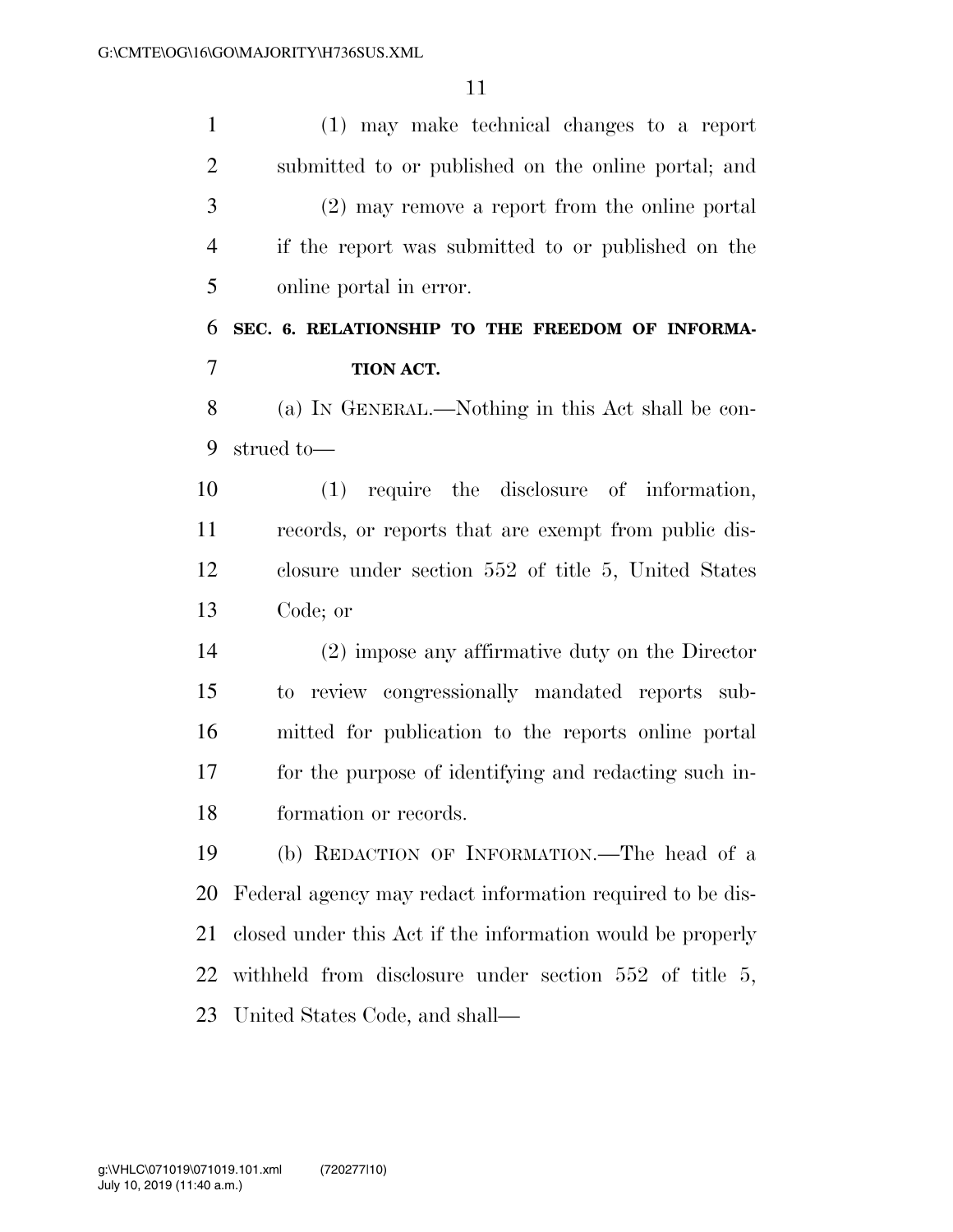| $\mathbf{1}$   | (1) redact information required to be disclosed     |
|----------------|-----------------------------------------------------|
| $\overline{2}$ | under this Act if disclosure of such information is |
| 3              | prohibited by law;                                  |
| $\overline{4}$ | (2) redact information being withheld under         |
| 5              | this subsection prior to submitting the information |
| 6              | to the Director;                                    |
| 7              | (3) redact only such information properly with-     |
| 8              | held under this subsection from the submission of   |
| 9              | information or from any congressionally mandated    |
| 10             | report submitted under this Act;                    |
| 11             | (4) identify where any such redaction is made       |
| 12             | in the submission or report; and                    |
| 13             | (5) identify the exemption under which each         |
| 14             | such redaction is made.                             |
| 15             | SEC. 7. IMPLEMENTATION.                             |
| 16             | (a) REPORTS SUBMITTED TO CONGRESS.—                 |
| 17             | (1) IN GENERAL.—This Act shall apply with re-       |
| 18             | spect to any congressionally mandated report        |
| 19             | which-                                              |
| 20             | $(A)$ is required by statute to be submitted        |
| 21             | to the House of Representatives or Senate at        |
| 22             | any time before, on, or after the date of the en-   |
| 23             | actment of this Act; or                             |
| 24             | (B) is included by the Clerk of the House           |
| 25             | of Representatives or the Secretary of the Sen-     |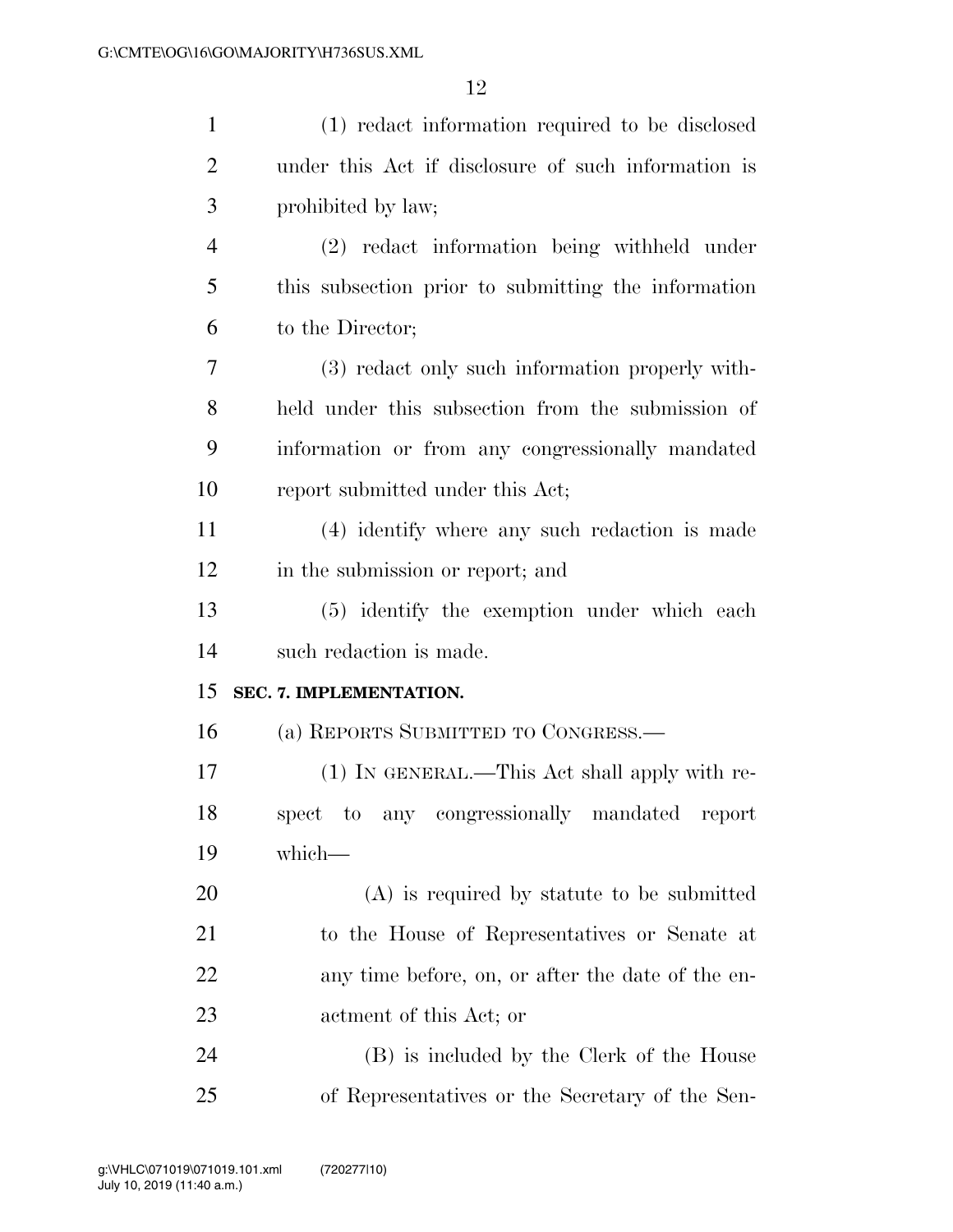ate (as the case may be) on the list of reports received by the House of Representatives or Senate (as the case may be) at any time before the date of the enactment of this Act.

 (2) TRANSITION RULE FOR PREVIOUSLY SUB- MITTED REPORTS.—The Director shall ensure that any congressionally mandated report described in paragraph (1) which was required to be submitted to Congress by a statue enacted before the date of the enactment of this Act is published on the online por- tal under this Act not later than 1 year after the date of the enactment of this Act.

 (b) REPORTS SUBMITTED TO COMMITTEES.—In the case of congressionally mandated reports which are re- quired by statute to be submitted to a committee of Con- gress or a subcommittee thereof, this Act shall apply with respect to—

 (1) any such report which is first required to be submitted by a statute which is enacted on or after the date of the enactment of this Act; and

 (2) to the maximum extent practical, any con- gressionally mandated report which was required to be submitted by a statute enacted before the date of enactment of this act unless